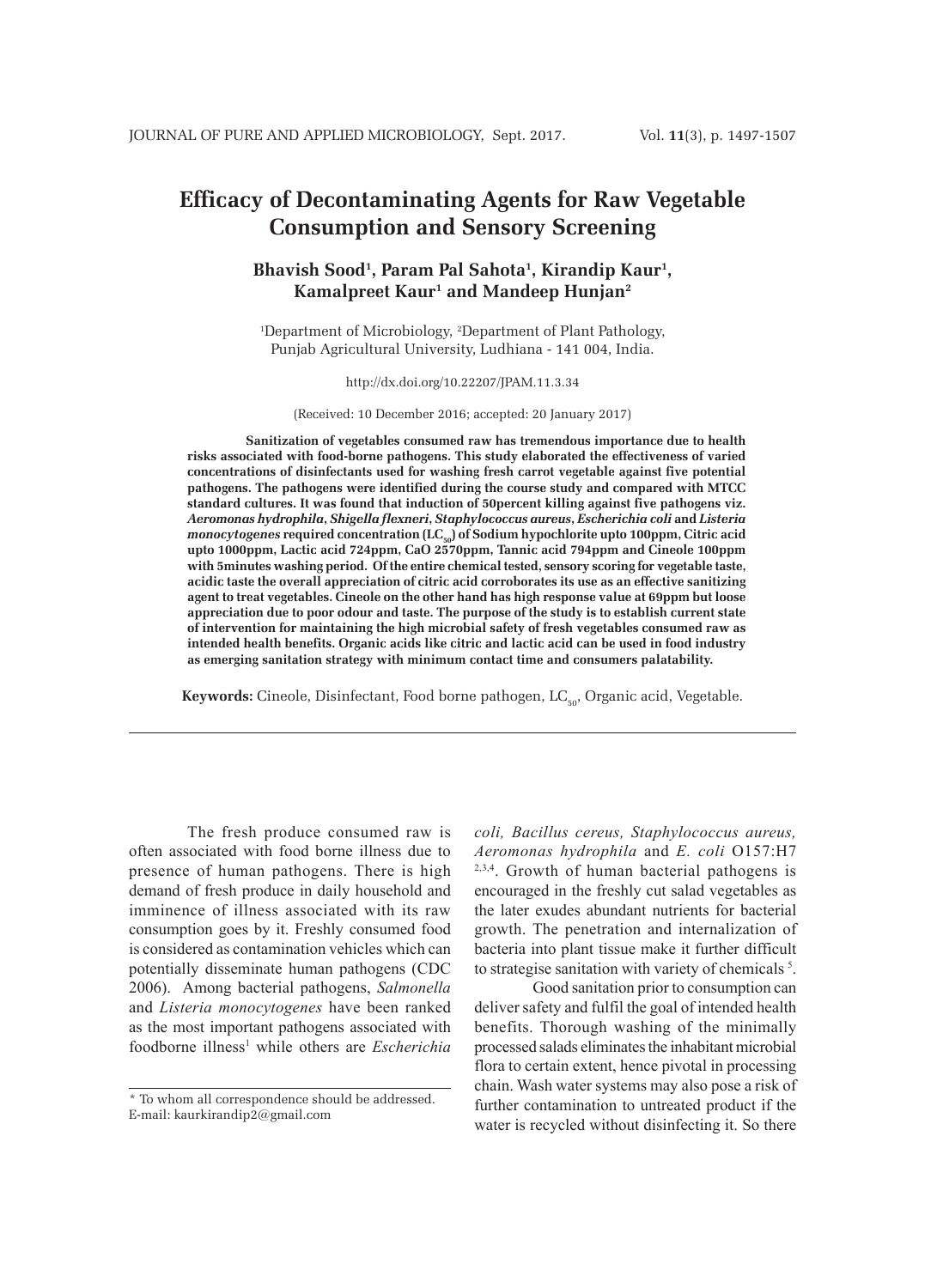is need to introduce decontaminating agents to the wash water to reduce the microbial load <sup>6,7</sup>. In addition to eliminating the indigenous microbial load, it also establishes a chemical barrier to diminish the rate of cross contamination. The wash water system in combination with chemicals is effective during subsequent batches processed in same circulated washing system.

There are number of chemical additives such as chlorine 8,9 and hydrogen peroxide 10 and certain organic acids have also been used as effective natural disinfectants as well as flavouring agents, Citric, acetic and lactic acids are the most common acids applied in the food industry<sup>8,</sup> <sup>11</sup> and hold GRAS status and are FDA and EC (European Commission) approved. However, these disinfectants may drag along possible disadvantages that could be the change in the flavor of the product which influence its sensorial acceptability.

Besides these, plant essential oils<sup>12</sup> and calcium based solutions<sup>13</sup> are getting interest for their potential as decontaminating agents against various bacterial pathogens such as *Escherichia coli*, *Clostridium perfringens*, bacteria of the genera *Staphylococcus, Enterococcus, Pseudomonas* and other Gram-negative aerobic bacteria.

The indigenous bacterial population diversifies its survival strategy against stress conditions like osmotic stress, pH, temperature, and apparent safety using commercial disinfectants may not prove effective. The objective of the present study was to evaluate the relevance of various categories of disinfectants on fresh carrot produce consumed as raw and put forth an effective remedial measure to counter the risk of health hazards associated with it without any toxic effects, high log reduction of microbial load while retaining its sensorial properties.

#### **MATERIALS AND METHODS**

#### **Bacterial strains and inoculum preparation**

Three Gram negative bacteria, *Escherichia coli* (MTCC443), *Aeromonas hydrophila* subsp. *Hydrophila* (MTCC1739) and *Shigella flexneri*  (MTCC1457); and two Gram positive bacteria, *Staphylococcus aureus* subsp*. aureus* (MTCC96) and *Listeria monocytogenes* (MTCC657) (Table 1) were procured from Microbial Type

J PURE APPL MICROBIO*,* **11**(3), SEPTEMBER 2017.

Culture Collection, Institute of Microbial Technology, Chandigarh, India as reference cultures. In addition, each of the respective indigenous pathogenic strain isolated from carrot (*Daucus carota*) samples grown in village fields around Buddha Nallah – a tributary of the Sutlej River. It was concluded highly polluted due to the addition of contaminants from the industrial and urban areas around Ludhiana which makes the water brackish. This water merges in the clean water of Sutlej<sup>14</sup>. Fresh vegetable, 25grams of sample was taken and washed with autoclaved water so as to omit any environmental contamination. Vegetable sample was chopped with the help of sterile knife into 2-3cm pieces and transferred to the 225ml water blank. It was shaken vigorously for uniformity and streaked for isolation onto the selective medium such as Eosin Methylene Blue Agar base, Aeromonas isolation HiVeg media base (Supplemented with Ampicillin at 0.0005%), SS Agar (Modified), Baired Parker Agar (Supplemented with 1% Potassium tellurite) and Gum Listeria medium. The dried culture media were sourced from HiMedia(TM) Laboratories unless otherwise mentioned.

All selected organisms were resuscitated in Luria-Bertani broth and transferred to the nutrient agar slants. A loopful of each pure bacterial culture was transferred to 500ml steam sterilized (15 psi for 20 min) nutrient broth in 1 litre Erlenmeyer flask and incubated at  $37\pm2\degree$ C for 24 hours. The final culture was diluted to set the initial microbial load of each culture in 500ml nutrient broth from 107 -109 cfu/ml by standard optical density method. The cultures were used individually for inoculation of fresh cut carrot samples.

#### **Preparation of vegetable model product**

Fresh Carrot samples were sourced from the local vegetable market and processed on same day. A total of 1200 grams of carrot sample was taken for each decontaminating agent with different concentration treatments at different contact times. The samples were rinsed with autoclaved water and surface sterilized with 70% ethanol. Twenty five grams of carrot sample taken for each treatment was cut aseptically into 2-3cm pieces with heat sterilized stainless steel knife. Cutting was applied in order to simulate the procedures of inoculation and disinfection. The cut vegetables were aseptically dipped into individual bacterial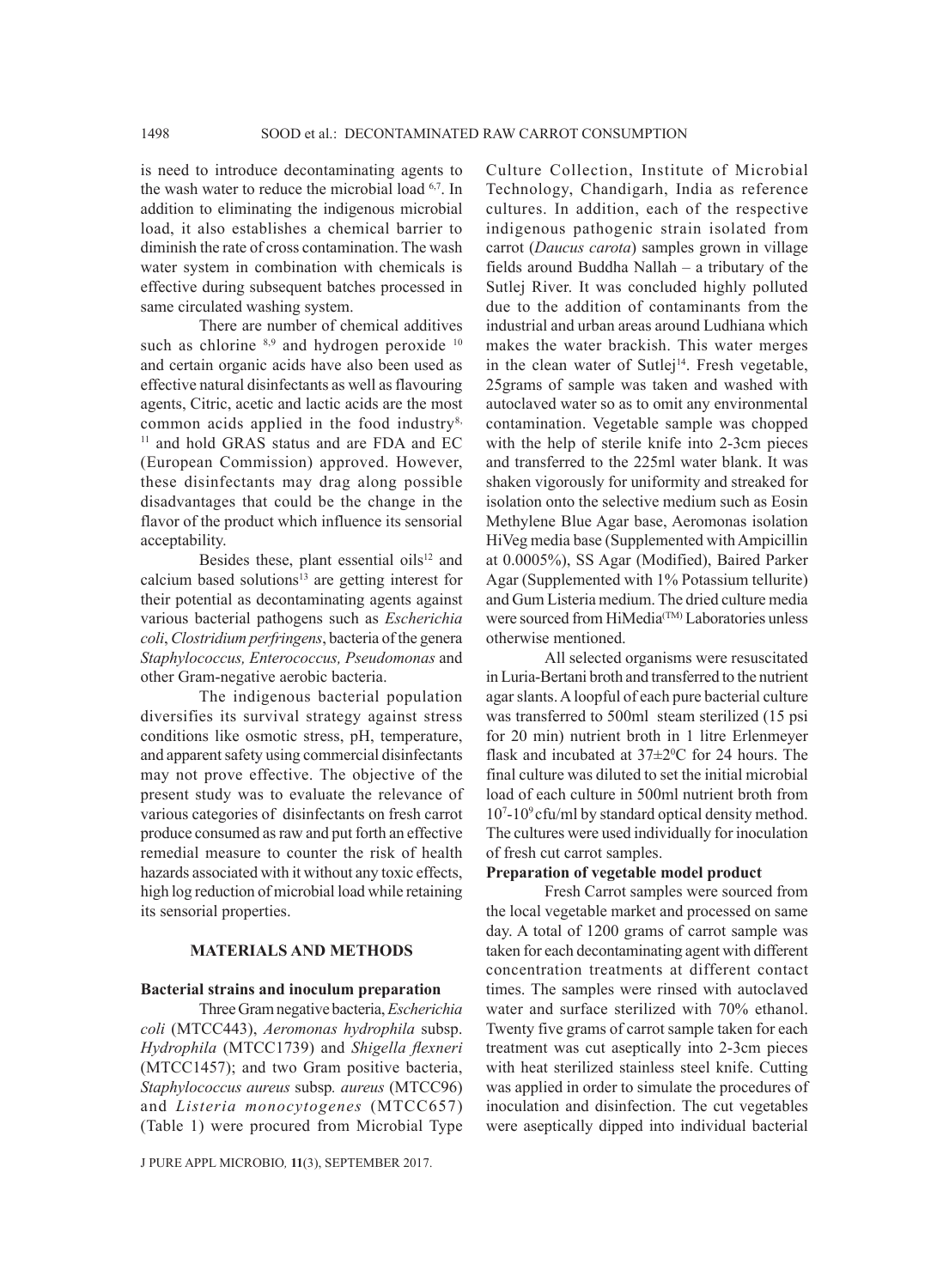suspensions targeting an initial population of approximately 107 -109 CFU/g for 2 min contact time.

# **Decontaminating agents**

Decontamination agents included solutions of single antimicrobial agent (chemical) and natural antimicrobial plant extract. The concentration of each antibacterial was varied with uniformity in contact time of 5, 10, 20 and 30 min followed by rinsing with autoclaved water for 2min (Table 2). Due to diversity of the decontaminants in chemical structure, composition and mode of action, solutions were not compared on the basis of their absolute concentration. All treatments were given at room temperature  $29 \pm 2^0$ C to draw out the best place value of disinfectant for routine household use.

#### **Microbiological analysis**

Microbiological analysis was conducted for each disinfectant treatment on a 25 g sample (i) before treatment to estimate the attached viable count; (ii) after treatment, to assess the immediate antimicrobial effect of the washing solutions. Samples were transferred aseptically to stomacher bags, diluted 1:10 with water and homogenized for 60s. Serial dilutions were prepared and total plate count was enumerated on nutrient agar plates after incubation at 37 °C for 24-48h using GeneSnap software on Syngene G-Box. All experiments were performed in triplicates.

#### **Dose response statistics**

Log CFU reduction per gram was calculated directly from initial and final count of bacteria before and after treatment. Probit values were determined using Finney's table<sup>15</sup> to compare the amount of decontaminating agent required to create the same response in each of the various decontaminating treatments. The  $LC_{50}$  represent the concentration  $(LC_{50})$  or dose that kills 50 per cent of the population. Regression graphs were drawn using probit value versus log of concentrations. Inverse log of concentration (x-axis) corresponding to probit 5 (y-axis) was calculated to deduce  $LC_{50}$ . **Sensory analysis**

Sensory screening was performed with the carrot cut produce by a 9-member expert panel of individuals of 25 to 40 years age. The sensory parameters were scored on a descriptive scale of 1 to 9. Descriptions for each score are given in Table 5. The sensory attributes recorded were (i) vegetable aroma, (ii) herbal odour, (iii) acidic odour, (iv) chemical odour, (v) other odours, (vi) vegetable taste, (vii) Acidic taste, (viii) other tastes, (ix) overall acceptability, and (x) overall appreciation on 9- Point

Hedonic Scale<sup>16</sup>. Sensory analyses were carried out in the industrial and clinical Microbiology laboratory in Department of Microbiology, PAU, Ludhiana under appropriate uniform lightening conditions at room temperature  $(29 \pm 2)^{0}$ C.

#### **RESULTS**

The indigenous isolates in the present study were biochemically identified using standards methods shown in Table 1 (Online resource Table 1. doc).

# **Effect of decontaminating agents against pathogenic bacteria Citric Acid**

Citric acid at a concentration of <500ppm was required to achieve 50 percent cell death of atleast three bacterial pathogens viz. *Aeromonas* 

Table 1. Bacterial pathogens and their source used in this study

| S. No. | Organism                               | Source           | Remarks                      |
|--------|----------------------------------------|------------------|------------------------------|
|        | Escherichia coli                       | MTCC 443         | Clinical isolate             |
| 2      | Escherichia coli                       | This study       | Carrot produce               |
| 3      | Aeromonas hydrophila subsp. hydrophila | <b>MTCC 1739</b> | Tin of milk with fishy odour |
| 4      | Aeromonas hydrophila                   | This study       | Carrot produce               |
| 5      | Shigella flexneri                      | <b>MTCC 1457</b> | Not documented               |
| 6      | Shigella spp.                          | This study       | Carrot produce               |
|        | Staphylococcus aureus subsp. aureus    | MTCC 96          | Not documented               |
| 8      | Staphylococcus aureus                  | This study       | Carrot produce               |
| 9      | Listeria monocytogenes                 | MTCC 657         | Poultry                      |
| 10     | Listeria monocytogenes                 | This study       | Carrot produce               |
|        |                                        |                  |                              |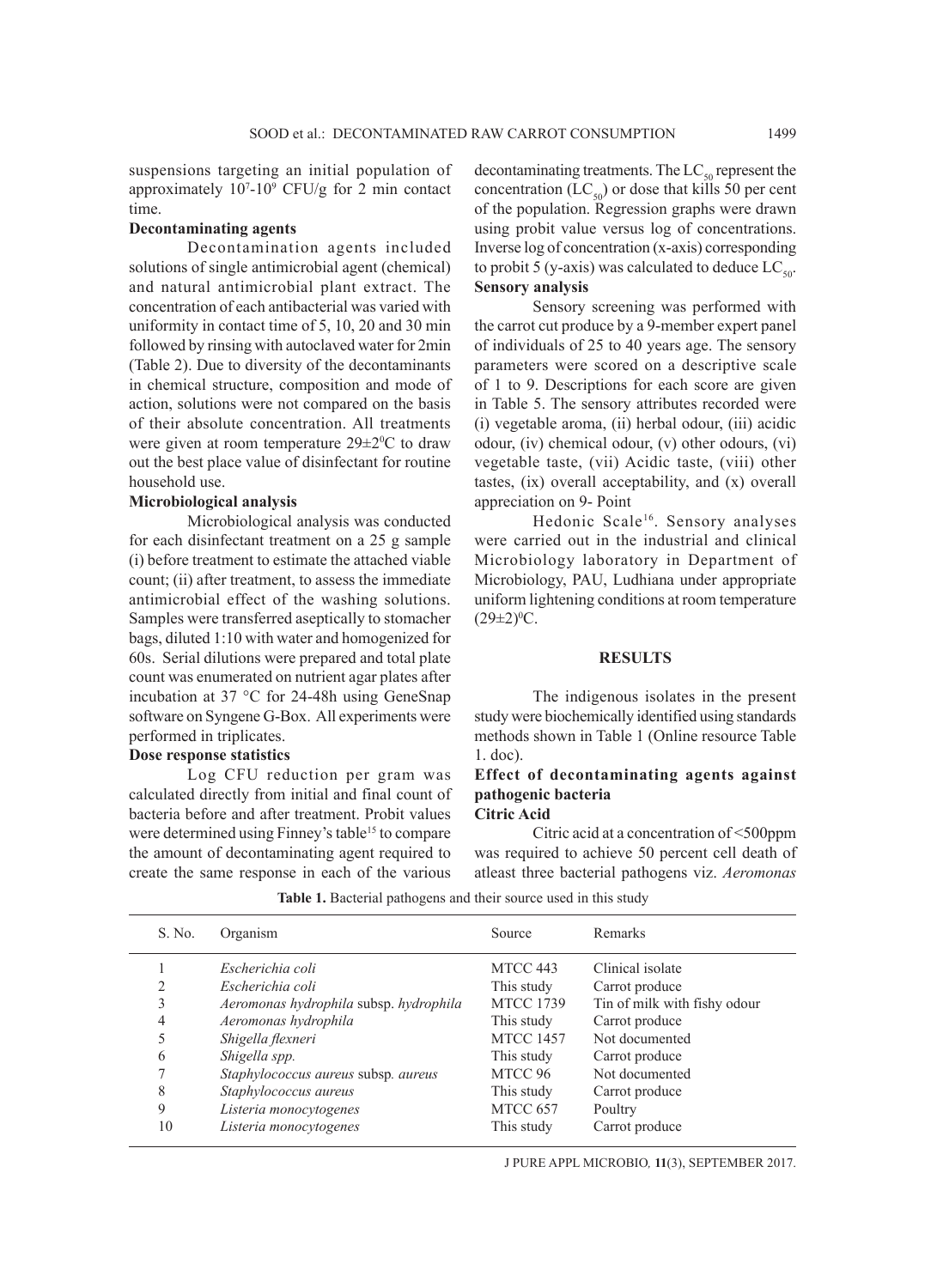*hydrophila*, *Shigella flexneri* and *Listeria monocytogenes* whereas, 0.05-0.1% Citric acid was required to reduce *Staphylococcus aureus* and *E.coli* populations to half (Table 3). Furthermore, it has been observed that the time treatment more than 5 min did not further reduce the pathogenic load significantly indicating the threshold for concentration time of 1000ppm and 5 min contact time proves effective for 50 per cent reduction in populations of different pathogens (Table 3). **Sodium hypochlorite (NaOCl)**

The population of three bacterial pathogens viz. *Shigella* spp., *Staphylococcus aureus* and *Listeria monocytogenes* could be reduced by 50 per cent using 5min rinse with wash solution containing sodium hypochlorite at <50 ppm (Table 3). For *E. coli* and *Aeromonas hydrophila*, LC50 was observed in range of 50- 115ppm for different exposure durations. There is significant difference observed in concentrations needed to inhibit *E. coli* MTCC 443 (81ppm) and

*E.coli* CR EXT 6 (115ppm, Table 3). The highest log reduction (4.63) was achieved with 200ppm concentration of NaOCl after 30 min of washing shown in Table 2 (Online resource Table 2.2.xls). **Lactic acid**

Lactic acid significantly declined the population of three pathogens viz. *Aeromonas hydrophila*, *Listeria monocytogenes* and *E.coli* to half in number with < 500ppm concentration and 5 min of washing time (Table 3). For *Shigella flexneri*  and *Staphylococcus aureus*, LC<sub>50</sub> was observed to be 724ppm and 549ppm respectively (Table 3). Lactic acid reduced 2-4log value in all pathogens except for *Listeria monocytogenes* (<1log) both in reference strains and indigenous isolates in 5min of contact period shown in Table 2 (Online resource Table 2.xls).

#### **Calcium Oxide (CaO)**

In this study, CaO was found highly effective against *Aeromonas hydrophila*, *Shigella flexneri*, *Staphylococcus aureus* and *E.coli* with

| S.<br>No.      | Wash Solution            | Working<br>concentration<br>(ppm) | Respective<br>pH value |
|----------------|--------------------------|-----------------------------------|------------------------|
| $\mathbf{1}$   | Sodium Hypochlorite      | 50                                | 7.9                    |
|                |                          | 100                               | 8.2                    |
|                |                          | 150                               | 8.3                    |
|                |                          | 200                               | 8.4                    |
| $\overline{2}$ | Lactic Acid              | 500                               | 2.6                    |
|                |                          | 1000                              | 2.3                    |
|                |                          | 2000                              | 2.0                    |
|                |                          | 2500                              | 1.9                    |
| 3              | Citric Acid              | 500                               | 2.5                    |
|                |                          | 1000                              | 2.3                    |
|                |                          | 2000                              | 2.0                    |
|                |                          | 2500                              | 1.9                    |
| 4              | Tannic Acid              | 500                               | 3.6                    |
|                |                          | 1000                              | 3.5                    |
|                |                          | 2000                              | 3.2                    |
|                |                          | 2500                              | 3.1                    |
| 5              | Cineole (Eucalyptus Oil) | 50                                | 7.3                    |
|                |                          | 100                               | 7.4                    |
|                |                          | 150                               | 7.4                    |
|                |                          | 200                               | 7.4                    |
| 6              | Calcium oxide            | 500                               | 11.4                   |
|                |                          | 1000                              | 11.5                   |
|                |                          | 2000                              | 11.7                   |
|                |                          | 2500                              | 11.7                   |
|                |                          |                                   |                        |

**Table 2.** Decontamination treatment for carrot samples at varied concentrations of wash solution.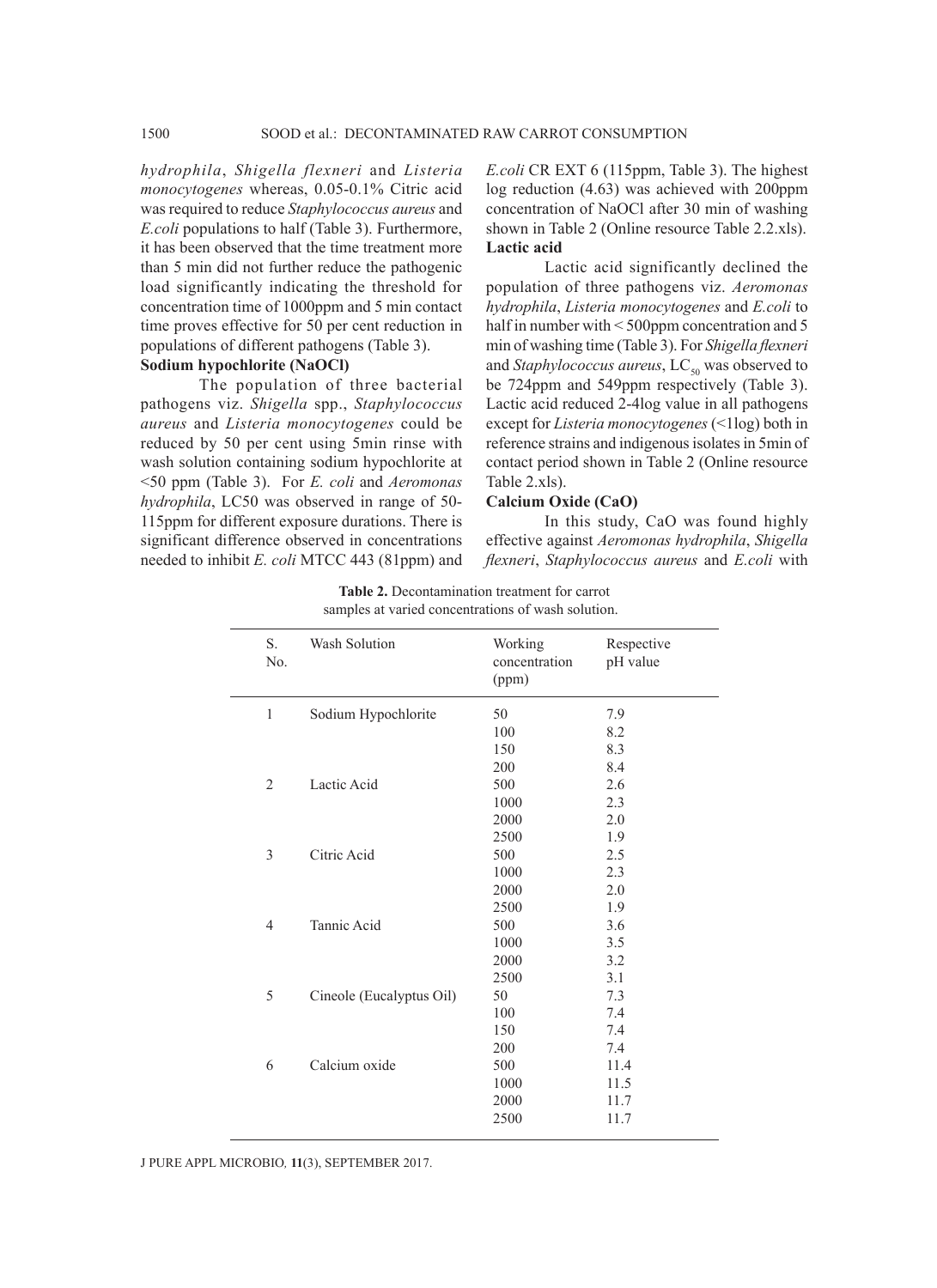| nydrophila<br>MTCC<br>1-<br>1739<br>$\begin{array}{l} 500 \\ 500 \\ 750 \\ \hline \end{array}$<br>$<$ 500<br>Treatment<br>$10 \text{ min}$<br>$20 \text{ min}$<br>$10 \text{ min}$<br>$20 \text{ min}$<br>$30 \text{ min}$<br>$10 \text{ min}$<br>$30 \text{ min}$<br>$30 \text{ min}$<br>$10 \text{ min}$<br>$20 \text{ min}$<br>$30 \text{ min}$<br>$10 \text{ min}$<br>$20 \text{ min}$<br>$5 \text{ min}$<br>$5 \text{ min}$<br>$5 \text{ min}$<br>$5 \text{ min}$<br>$5 \text{ min}$<br>Calcium Oxide | CR<br>EXT9<br>$\begin{array}{l} \mathfrak{S} \mathfrak{S} \mathfrak{S} \mathfrak{S} \mathfrak{S} \mathfrak{S} \mathfrak{S} \mathfrak{S} \mathfrak{S} \mathfrak{S} \mathfrak{S} \mathfrak{S} \mathfrak{S} \mathfrak{S} \mathfrak{S} \mathfrak{S} \mathfrak{S} \mathfrak{S} \mathfrak{S} \mathfrak{S} \mathfrak{S} \mathfrak{S} \mathfrak{S} \mathfrak{S} \mathfrak{S} \mathfrak{S} \mathfrak{S} \mathfrak{S} \mathfrak{S} \mathfrak{S} \mathfr$ | Shigella<br>flexneri<br><b>MTCC</b><br>1457 | EXT <sub>29</sub><br>$\approx$ | <b>MTCC</b><br>96 | aureus                                                                                                                                                                                                                                                                                                                                                                                                                                    |                                                                                                                                                                                                                                                                                                                            |                                |                                     |             |
|------------------------------------------------------------------------------------------------------------------------------------------------------------------------------------------------------------------------------------------------------------------------------------------------------------------------------------------------------------------------------------------------------------------------------------------------------------------------------------------------------------|------------------------------------------------------------------------------------------------------------------------------------------------------------------------------------------------------------------------------------------------------------------------------------------------------------------------------------------------------------------------------------------------------------------------------------------------|---------------------------------------------|--------------------------------|-------------------|-------------------------------------------------------------------------------------------------------------------------------------------------------------------------------------------------------------------------------------------------------------------------------------------------------------------------------------------------------------------------------------------------------------------------------------------|----------------------------------------------------------------------------------------------------------------------------------------------------------------------------------------------------------------------------------------------------------------------------------------------------------------------------|--------------------------------|-------------------------------------|-------------|
|                                                                                                                                                                                                                                                                                                                                                                                                                                                                                                            |                                                                                                                                                                                                                                                                                                                                                                                                                                                |                                             |                                |                   | CR<br>EXT 14                                                                                                                                                                                                                                                                                                                                                                                                                              | <b>MTCC</b><br>443                                                                                                                                                                                                                                                                                                         | EXT6<br>$\mathfrak{S}$<br>coli | monocytogenes<br><b>MTCC</b><br>657 | CR<br>EXT7  |
|                                                                                                                                                                                                                                                                                                                                                                                                                                                                                                            |                                                                                                                                                                                                                                                                                                                                                                                                                                                |                                             |                                |                   |                                                                                                                                                                                                                                                                                                                                                                                                                                           |                                                                                                                                                                                                                                                                                                                            |                                |                                     |             |
|                                                                                                                                                                                                                                                                                                                                                                                                                                                                                                            |                                                                                                                                                                                                                                                                                                                                                                                                                                                |                                             |                                | 335390000         | $\begin{array}{cccccccccc} \mathfrak{F}\; \mathfrak{B}\; \mathfrak{S}\; \mathfrak{S}\; \mathfrak{S}\; \mathfrak{S}\; \mathfrak{S}\; \mathfrak{S}\; \mathfrak{S}\; \mathfrak{S}\; \mathfrak{S}\; \mathfrak{S}\; \mathfrak{S}\; \mathfrak{S}\; \mathfrak{S}\; \mathfrak{S}\; \mathfrak{S}\; \mathfrak{S}\; \mathfrak{S}\; \mathfrak{S}\; \mathfrak{S}\; \mathfrak{S}\; \mathfrak{S}\; \mathfrak{S}\; \mathfrak{S}\; \mathfrak{S}\; \mathfr$ | $\begin{array}{l} \Xi \otimes \mathcal{Z} \otimes \mathcal{Z} \otimes \mathcal{Z} \otimes \mathcal{Z} \otimes \mathcal{Z} \otimes \mathcal{Z} \otimes \mathcal{Z} \otimes \mathcal{Z} \otimes \mathcal{Z} \otimes \mathcal{Z} \otimes \mathcal{Z} \otimes \mathcal{Z} \otimes \mathcal{Z} \otimes \mathcal{Z} \end{array}$ |                                | $\frac{500}{500}$                   |             |
|                                                                                                                                                                                                                                                                                                                                                                                                                                                                                                            |                                                                                                                                                                                                                                                                                                                                                                                                                                                |                                             |                                |                   |                                                                                                                                                                                                                                                                                                                                                                                                                                           |                                                                                                                                                                                                                                                                                                                            |                                |                                     |             |
|                                                                                                                                                                                                                                                                                                                                                                                                                                                                                                            |                                                                                                                                                                                                                                                                                                                                                                                                                                                |                                             |                                |                   |                                                                                                                                                                                                                                                                                                                                                                                                                                           |                                                                                                                                                                                                                                                                                                                            |                                |                                     |             |
|                                                                                                                                                                                                                                                                                                                                                                                                                                                                                                            |                                                                                                                                                                                                                                                                                                                                                                                                                                                |                                             |                                |                   |                                                                                                                                                                                                                                                                                                                                                                                                                                           |                                                                                                                                                                                                                                                                                                                            |                                | $-500$                              |             |
|                                                                                                                                                                                                                                                                                                                                                                                                                                                                                                            |                                                                                                                                                                                                                                                                                                                                                                                                                                                |                                             |                                |                   |                                                                                                                                                                                                                                                                                                                                                                                                                                           |                                                                                                                                                                                                                                                                                                                            |                                | &0                                  |             |
|                                                                                                                                                                                                                                                                                                                                                                                                                                                                                                            |                                                                                                                                                                                                                                                                                                                                                                                                                                                |                                             |                                |                   |                                                                                                                                                                                                                                                                                                                                                                                                                                           |                                                                                                                                                                                                                                                                                                                            |                                | $<\!50$                             |             |
|                                                                                                                                                                                                                                                                                                                                                                                                                                                                                                            |                                                                                                                                                                                                                                                                                                                                                                                                                                                |                                             |                                |                   |                                                                                                                                                                                                                                                                                                                                                                                                                                           |                                                                                                                                                                                                                                                                                                                            | $\overline{6}$                 | $<\!50$                             |             |
|                                                                                                                                                                                                                                                                                                                                                                                                                                                                                                            |                                                                                                                                                                                                                                                                                                                                                                                                                                                |                                             |                                |                   |                                                                                                                                                                                                                                                                                                                                                                                                                                           |                                                                                                                                                                                                                                                                                                                            |                                |                                     |             |
|                                                                                                                                                                                                                                                                                                                                                                                                                                                                                                            |                                                                                                                                                                                                                                                                                                                                                                                                                                                |                                             |                                |                   |                                                                                                                                                                                                                                                                                                                                                                                                                                           |                                                                                                                                                                                                                                                                                                                            |                                |                                     |             |
|                                                                                                                                                                                                                                                                                                                                                                                                                                                                                                            |                                                                                                                                                                                                                                                                                                                                                                                                                                                |                                             | $724$<br>$741$<br>$691$        | $349$<br>$542$    |                                                                                                                                                                                                                                                                                                                                                                                                                                           |                                                                                                                                                                                                                                                                                                                            |                                |                                     |             |
|                                                                                                                                                                                                                                                                                                                                                                                                                                                                                                            |                                                                                                                                                                                                                                                                                                                                                                                                                                                |                                             |                                |                   |                                                                                                                                                                                                                                                                                                                                                                                                                                           |                                                                                                                                                                                                                                                                                                                            |                                |                                     |             |
|                                                                                                                                                                                                                                                                                                                                                                                                                                                                                                            |                                                                                                                                                                                                                                                                                                                                                                                                                                                |                                             |                                |                   |                                                                                                                                                                                                                                                                                                                                                                                                                                           |                                                                                                                                                                                                                                                                                                                            |                                |                                     |             |
|                                                                                                                                                                                                                                                                                                                                                                                                                                                                                                            |                                                                                                                                                                                                                                                                                                                                                                                                                                                |                                             |                                |                   |                                                                                                                                                                                                                                                                                                                                                                                                                                           |                                                                                                                                                                                                                                                                                                                            |                                |                                     |             |
|                                                                                                                                                                                                                                                                                                                                                                                                                                                                                                            |                                                                                                                                                                                                                                                                                                                                                                                                                                                |                                             |                                |                   |                                                                                                                                                                                                                                                                                                                                                                                                                                           |                                                                                                                                                                                                                                                                                                                            |                                |                                     |             |
|                                                                                                                                                                                                                                                                                                                                                                                                                                                                                                            |                                                                                                                                                                                                                                                                                                                                                                                                                                                |                                             |                                |                   |                                                                                                                                                                                                                                                                                                                                                                                                                                           |                                                                                                                                                                                                                                                                                                                            | 602                            |                                     |             |
|                                                                                                                                                                                                                                                                                                                                                                                                                                                                                                            |                                                                                                                                                                                                                                                                                                                                                                                                                                                |                                             |                                |                   |                                                                                                                                                                                                                                                                                                                                                                                                                                           |                                                                                                                                                                                                                                                                                                                            | $$500$<br>$$700$               |                                     |             |
|                                                                                                                                                                                                                                                                                                                                                                                                                                                                                                            |                                                                                                                                                                                                                                                                                                                                                                                                                                                |                                             |                                |                   |                                                                                                                                                                                                                                                                                                                                                                                                                                           |                                                                                                                                                                                                                                                                                                                            |                                |                                     |             |
| $20 \text{ min}$                                                                                                                                                                                                                                                                                                                                                                                                                                                                                           |                                                                                                                                                                                                                                                                                                                                                                                                                                                |                                             |                                |                   |                                                                                                                                                                                                                                                                                                                                                                                                                                           |                                                                                                                                                                                                                                                                                                                            |                                |                                     |             |
| $30 \text{ min}$                                                                                                                                                                                                                                                                                                                                                                                                                                                                                           |                                                                                                                                                                                                                                                                                                                                                                                                                                                |                                             |                                |                   |                                                                                                                                                                                                                                                                                                                                                                                                                                           |                                                                                                                                                                                                                                                                                                                            |                                |                                     |             |
| $5 \text{ min}$                                                                                                                                                                                                                                                                                                                                                                                                                                                                                            |                                                                                                                                                                                                                                                                                                                                                                                                                                                |                                             |                                |                   |                                                                                                                                                                                                                                                                                                                                                                                                                                           |                                                                                                                                                                                                                                                                                                                            | $\, 89$                        | $<\!50$                             |             |
| $10 \text{ min}$                                                                                                                                                                                                                                                                                                                                                                                                                                                                                           |                                                                                                                                                                                                                                                                                                                                                                                                                                                |                                             | 54                             | 3825              | 3785                                                                                                                                                                                                                                                                                                                                                                                                                                      |                                                                                                                                                                                                                                                                                                                            | $85\,$                         | $\leq 50$                           | $\sqrt{50}$ |
| 24<br>$20 \text{ min}$                                                                                                                                                                                                                                                                                                                                                                                                                                                                                     |                                                                                                                                                                                                                                                                                                                                                                                                                                                |                                             |                                |                   |                                                                                                                                                                                                                                                                                                                                                                                                                                           |                                                                                                                                                                                                                                                                                                                            | 100                            | $\leqslant 50$                      | $85$        |
| $\leqslant 50$<br>$30 \text{ min}$                                                                                                                                                                                                                                                                                                                                                                                                                                                                         |                                                                                                                                                                                                                                                                                                                                                                                                                                                |                                             | 79                             |                   |                                                                                                                                                                                                                                                                                                                                                                                                                                           |                                                                                                                                                                                                                                                                                                                            | 95                             | 89                                  | 89          |

Table 3. Fifty percent response value of pathogens against sanitizers at different washing time **Table 3.** Fifty percent response value of pathogens against sanitizers at different washing time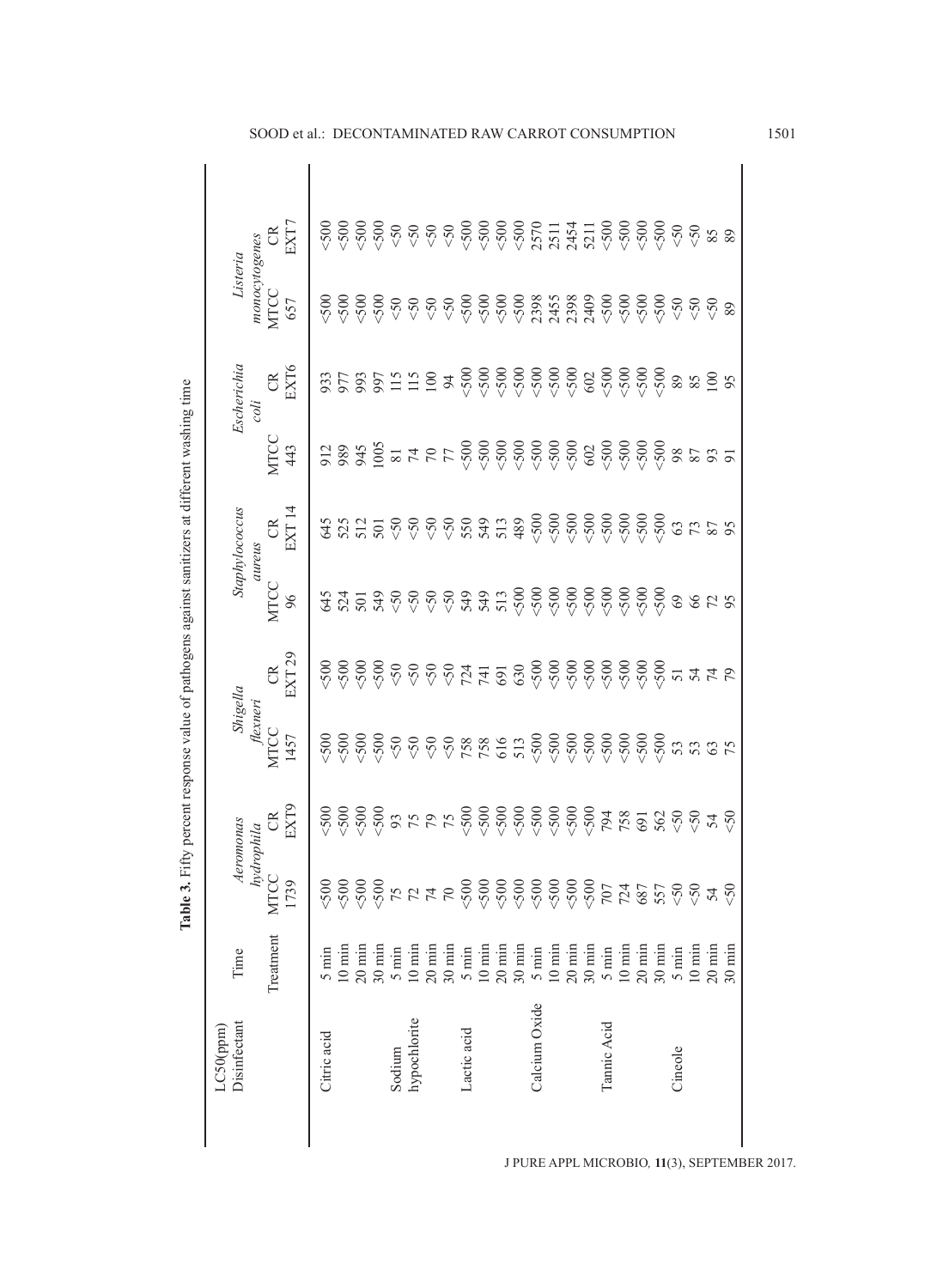$LC_{\rm so}$  of <500ppm within 5 min (Table 3). However, significantly higher concentration of CaO was needed (2398ppm for MTCC 657 and 2570ppm for CRT EXT 7) to inhibit the growth of *Listeria monocytogenes*.

# **Tannic Acid**

Tannic acid was observed to inhibit growth of all pathogens except *Aeromonas hydrophila* with 50 percent cell death at concentrations below 500ppm with contact time of 5 min (Table 3). Tannic acid showed killing action on *Aeromonas hydrophila* at a significantly higher concentration of 794ppm for isolate from carrot produce and 707 ppm for MTCC 1739 with similar contact period (Table 3).

#### **Cineole**

Except NaOCl, cineole was found effective at significantly lower concentration than other decontaminants in this study. During 5 min of washing time, less than 50ppm concentration was observed effective against *A. hydrophila* (MTCC 1739 and CR EXT 9), *L. monocytogenes* (MTCC 657 and CR EXT7) (Table 3). For *Shigella flexneri*, *S. aureus*, and *E. coli*, cineole concentration of 50-100ppm was required for 50 per cent reduction in bacterial population within 5 min. It has also been observed that there is 20-40ppm higher concentration needed if the contact washing was of longer period (30min) (Table 3).

Immediately after treatment of the

contaminated vegetables, antimicrobial solutions were tested for remaining surviving populations by plating on nutrient agar plates and no bacterial populations were detected.

#### **Sensory evaluation**

The means sensory score fell between "like slightly" and "like moderately" on the hedonic scale for samples treated with organic acids (lactic acid, citric acid and tannic acid). However, there is no significant difference found in sensory attribute of vegetables aroma and herbal odour among all chemical decontaminants whereas significant variability at the level of 5% was observed among all other attributes viz. acidic odour, chemical odour, vegetable taste, acidic taste, other tastes, overall acceptability and overall appreciation.

In case of Sodium hypochlorite, vegetable taste was appreciated on hedonic score of 6 (like slightly) which was higher among all the antimicrobials tested (Table 4). CaO was least appreciated by the panel of experts which ranged from 4.77 to 5.66 score on hedonic scale with neutral review to vegetables taste (Neither like nor dislike).

The scores presented for acidic odour were significantly lower than the control only in vegetables exposure to cineole. Vegetables exposed to citric acid and tannic acid for chemical odour obtained scores significantly higher than control. The pH of tannic acid (3.1-3.6) did not have sensory

|                          | Mean $(\pm SD)$ sensory scores $a$ |                                 |                 |                 |                 |                 |                 |           |
|--------------------------|------------------------------------|---------------------------------|-----------------|-----------------|-----------------|-----------------|-----------------|-----------|
| Sensory                  | Control                            | Lactic                          | Calcium         | Citric          | Cineole         | Tannic          | Sodium          | CD.       |
| attribute                |                                    | acid                            | oxide           | acid            |                 | acid            | hypochlorite    | at $5\%$  |
| Vegetable aroma          | $5.44 \pm 1.24$                    | $6.22 \pm 1.20$                 | $5.66 \pm 1.22$ | $6.22 \pm 1.39$ | $5.22 \pm 1.30$ | $6.22 \pm 1.30$ | $5.66 \pm 1.32$ | <b>NS</b> |
| Herbal odour             | $5.77 \pm 1.09$                    | $5.11 \pm 2.02$                 | $5.11 \pm 0.78$ | $5.33 \pm 0.86$ | $5.33 \pm 1.22$ | $6.11 \pm 1.05$ | $5.88 \pm 1.27$ | <b>NS</b> |
| Acidic odour             |                                    | $5.44\pm0.88$ 6.00 $\pm1.32$    | $5.33 \pm 0.87$ | $6.11 \pm 1.05$ | $4.44 \pm 1.13$ | $6.00 \pm 1.12$ | $6.00 \pm 1.00$ | 1.00      |
| Chemical odour           |                                    | $5.44 \pm 1.51$ $5.55 \pm 1.42$ | $4.77 \pm 1.20$ | $6.33 \pm 1.32$ | $4.44\pm1.33$   | $6.22 \pm 1.39$ | $5.77 \pm 1.09$ | 1.26      |
| Vegetable taste          |                                    | $5.44\pm0.72$ 6.44 $\pm1.13$    | $5.22 \pm 1.39$ | $7.11 \pm 0.92$ | $4.00 \pm 1.87$ | $5.88 \pm 1.54$ | $6.66 \pm 0.87$ | 1.19      |
| Acidic taste             | $5.44 \pm 1.01$                    | $5.88 \pm 1.27$                 | $5.44\pm 0.73$  | $7.00 \pm 1.58$ | $3.88 \pm 1.83$ | $5.44 \pm 1.33$ | $6.11 \pm 1.27$ | 1.26      |
| Other tastes             | $5.66 \pm 0.71$                    | $6.22 \pm 1.09$                 | $5.55 \pm 1.33$ | $5.66 \pm 1.80$ | $3.77 \pm 1.30$ | $4.77 \pm 0.97$ | $5.88 \pm 1.27$ | 1.18      |
| Overall<br>acceptability | $5.66\pm0.71$                      | $6.33 \pm 1.22$                 | $5.22 \pm 1.71$ | $6.55 \pm 1.33$ | $3.88 \pm 2.31$ | $5.44 \pm 1.67$ | $6.44 \pm 1.13$ | 1.43      |
| Overall<br>appreciation  | $5.88\pm0.60$                      | $6.22 \pm 1.09$                 | $5.22 \pm 1.71$ | $7.00 \pm 1.41$ | $3.77 \pm 2.39$ | $5.44 \pm 1.67$ | $6.33 \pm 1.00$ | 1.42      |

**Table 4.** Comparison of scores sensory attributes from carrot treated with most active sanitizers

 a sensory parameters were scored on descriptive scale: 9,Like Extremely;8, Like very much;7,Like moderately;6,Like slightly;5,Neither like nor dislike;4,dislike slightly;3,dislike moderately;2, dislike very much;1,dislike Extremely.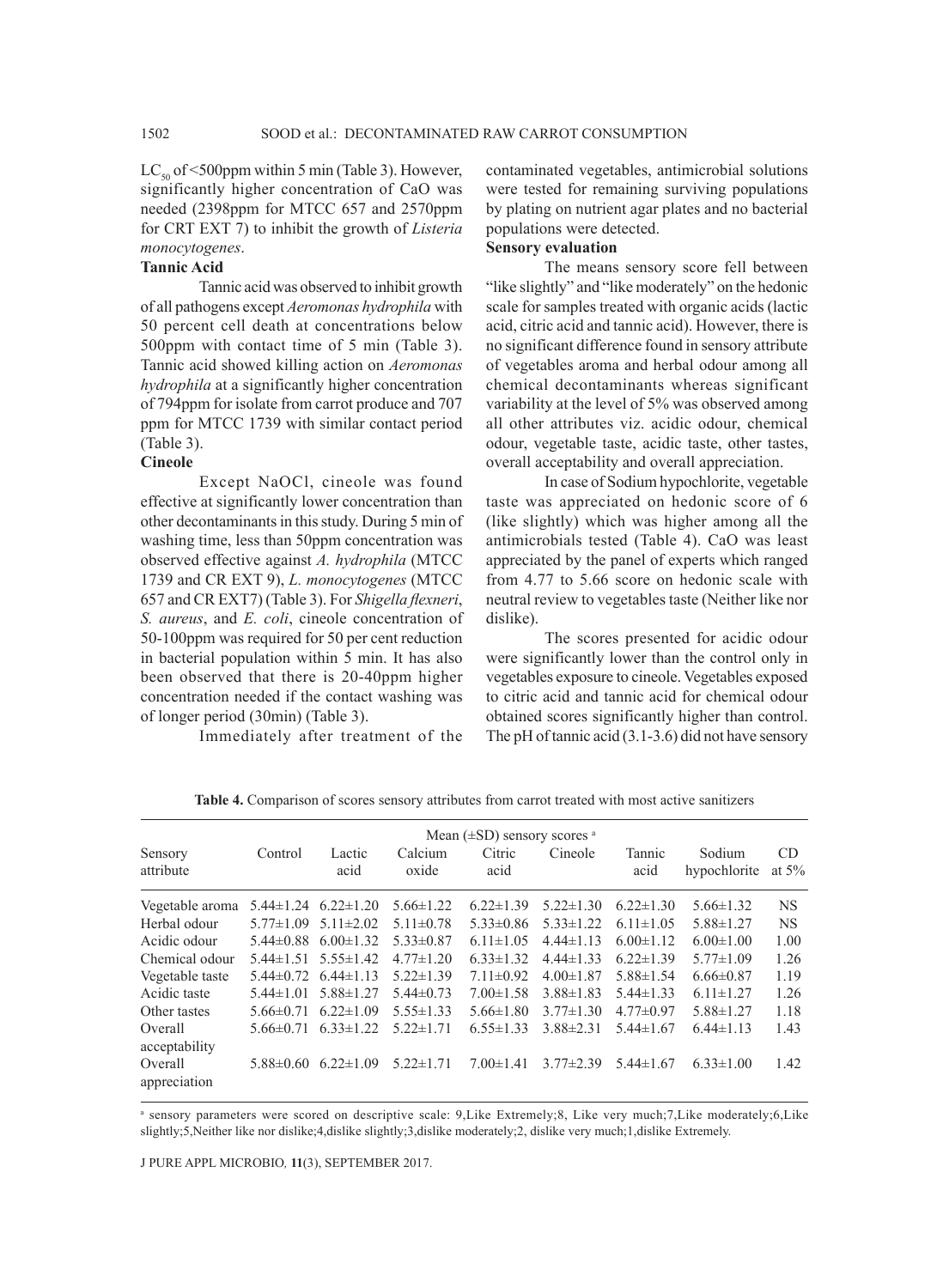impact and lost the overall appreciation below level of control.

#### **DISCUSSION**

This study selected the five food borne pathogens which are persistently causing large outbreaks of food borne illness associated with fresh produce<sup>17</sup>.

# **Effect of decontaminating agents against pathogenic bacteria Effect of citric acid**

It was expected initially that the resistance might have been developed against these decontaminants but no significant differences were observed within concentration demand against the indigenous as well as standard cultures indicating that citric acid is equally effective for killing of pathogens irrespective of their colonization potential. The mode of action of citric acid is based on the acidification of the cytoplasm, disruption of proton motive force, osmotic stress and inhibition of macromolecule synthesis<sup>18</sup>. A commercial formulation of citric acid, Citrox was reported to significantly reduce the *E. coli* O157:H7 in spinach and lettuce samples<sup>19</sup>, while citric acid @0.5% for 2 and 5 min could reduce *E. Coli* and *L. monocytogenes* populations by 2log cfu/g and 0.9 log cfu/g sample respectively20. Also, <1 log reduction was reported with citric acid based sanitizer as similar to regular tap water $21$ . Various investigations have mentioned post treatment storage of the vegetable is also determining factor for increase or static pathogenic load. Citric acid has been found effective during long term storage and it may further cause killing of the survival pathogens during initial exposure.

### **Sodium hypochlorite**

*E. coli* resistance to alkalinity of sodium hypochlorite has been reported<sup>22</sup>. Resistance to multiple antibiotics has been observed for *E. coli* CR EXT 6 (MAR index 0.15) (Data not shown). NaOCl causes membrane disintegration, degradation of proteins and halt protein synthesis. The cell division in *Escherichia coli* was inhibited by 5 min exposure to HOCl and this effect cannot be reverted with extensive washing afterwards 23. Chlorinated solutions have been observed to significantly reduce the *E. coli* populations in lettuce leaves by 1.42 to 2 log concentrations<sup>24, 20</sup>.

NaOCl was reported to reduce at least 2logcfu/g of *Escherichia coli* O157:H7, *Salmonella,* and *Listeria monocytogenes* when it is applied in range 50-200ppm to use as washing solution<sup>25</sup>. However, it has potential adverse effects due to formation of chlorine by-products and hence it is also banned in some European countries 8, 26.

# **Lactic Acid**

Since lactic acid as citric acid has significant effect on inhibiting the growth of all the pathogens (carrot isolates and MTCC), organic acids can be proven effective and an alternative to disinfectants having potent effects on human.

Lactic acid at 2% concentration reduced count of *E.coli* O157:H7 on spinach from 5.4 log cfu/g to 1.8 log cfu/g within 5 min of treatment<sup>19</sup>. Additionally, it has also reduced pathogen population on lettuce samples at same concentration from 7.4 log cfu/g to 4.4log cfu/g. Further, about 1.9 log cfu/g in *E. coli* and 1.5 log cfu/g reduction in *L. monocytogenes* on fresh cut iceberg lettuce leaves after washing with 0.5% lactic acid for 2 and 5 min were observed<sup>20</sup>. Organic acids are known to kill bacteria by disturbing their ionic permeability across the membrane and anion accumulation, thereby decrease the cellular  $pH<sup>26</sup>$ .

Combined action of lactic acid and  $H_2O_2$ on artificially inoculated lettuce leaves with *E.coli* O157:H7 and *Salmonella enteritidis* reduced the count to logrithimic value of 4, whereas 3 log reduction in case of *Listeria monocytogenes*<sup>27</sup>. Chlorine is still being used in food industry as most effective biocide but this study has provided insight of using organic acid (GRAS status) as alternative to sodium hypochlorite due to high microbial killing action, non-toxicity, flavour enhancement and consumer acceptance.

#### **Calcium oxide**

Calcium oxide leads to formation of calcium hydroxide with water and oxidant free radicals thus released have lethal effect on bacterial cells28. Calcium oxide produces active oxygen species upon degradation and its alkalinity imparts the bactericidal effect to its property, however *Listeria monocytogenes* has been known to partially resist the action of active oxygen species<sup>29</sup>. CaO has been reportedly used as a decontaminant for various food items and has been reported to be highly effective against various food borne pathogens<sup>30, 31, 32</sup>. However treatment of food items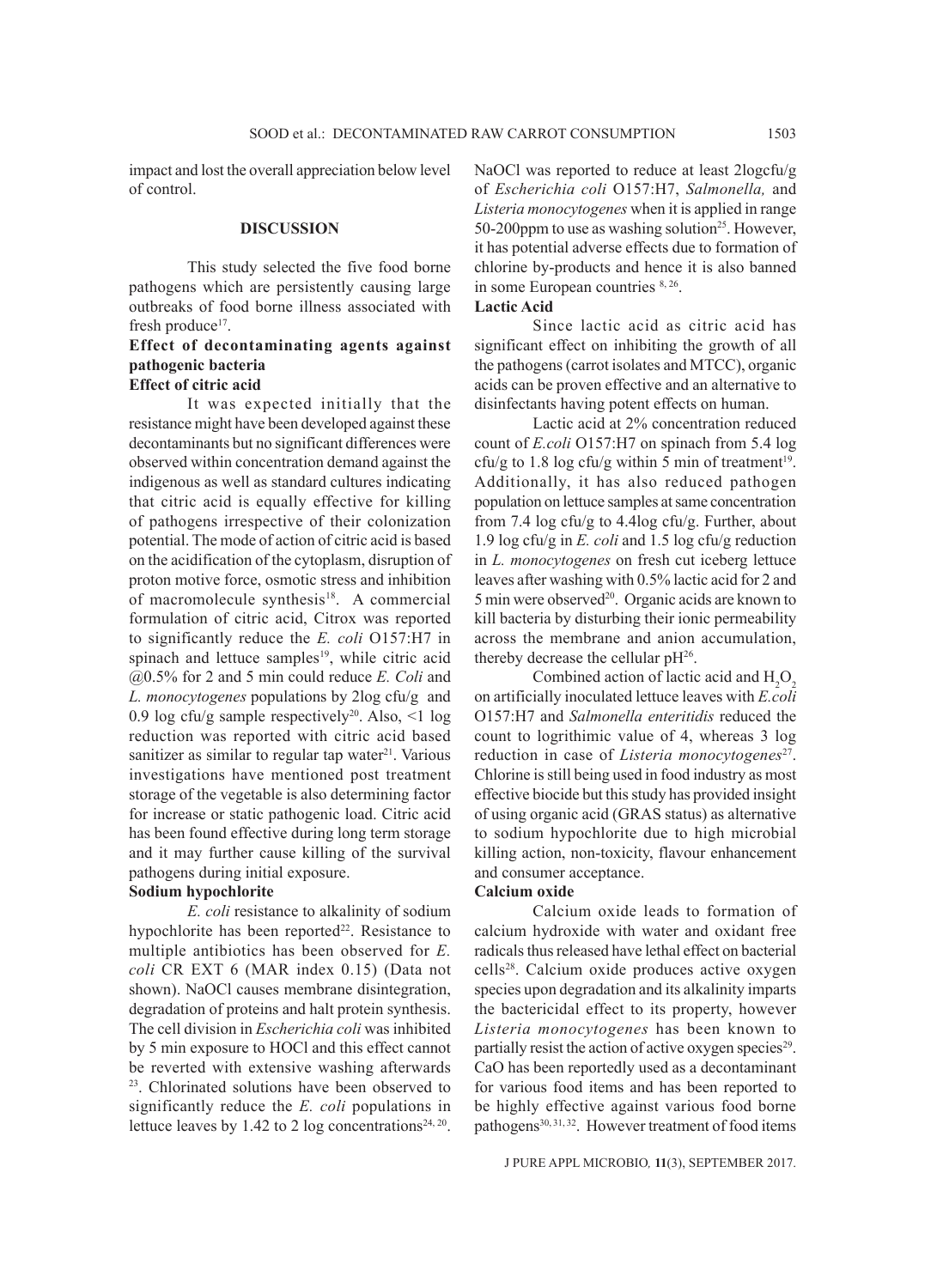with CaO are not without associated risks. CaO can cause skin irritation, eye burns and chronic respiratory diseases that limits its widespread use (CDC1995).

#### **Tannic Acid**

Tannins are the bioactive phenolic compounds which are known for the plant defence against pathogens or stress. They posses certain hydroxyl groups which make them toxic and this property can be exploited for microbiological safety of fresh produce<sup>33</sup>. Tannin has been reported to act against bacterial adhesion by membrane damage and prevents biofilm formation by inhibiting the matrix production<sup>34</sup>.

Tannic acid 3 % was reported to exhibit high antimicrobial activity against *Salmonella typhimurium* CCM5445, *E. coli* ATTC 25922 and *Staphylococus aureus* ATCC 6538 35.

Antibacterial activity of tannic acid is effective due to bacterial membrane disruption by forming complex with its proteins<sup>33</sup>. However, there are some health concerns posed by use tannic acid due to its carcinogenic activity<sup>36</sup>.

# **Cineole**

Cineole, an active ingredient of *Eucalyptus* oil has been reported as non-toxic and raises no concern to human health during *in-vivo* studies<sup>37</sup>. However, in other studies high concentrations of cineole were required. The minimum inhibitory concentration (MIC) value of cineole was reported to be 500 ppm for *Aeromonas hydrophila* INCQS 7966 and 2000ppm for *L. monocytogenes* ATCC 764438. The MIC range for Eucalyptus oil against *E.coli* O157:H7, *Salmonella typhimurium*, *Listeria monocytogenes* and *Staphylococcus aureus* was observed in range between  $0.23 - 0.27\%$  (v/v) and found best along with the Cilantro<sup>39</sup>. IC<sub>50</sub> values for essential oils have illustrated their effectiveness in past studies that of Oregano (*Origanum vulgare*), thyme $40$  and  $1,8$ -cineo $141,42$  against food borne pathogens. Transmission electron microscopy has revealed its killing effect due to its hydrophobic entity which damages the cell membrane and cause reduction in cytoplasmic content of the cell<sup>43</sup>. The need of 20-40ppm higher concentration of cineole during 30min contact time could be due to the volatile nature of the essential oil which looses it potentiality if kept open for longer duration.

Contact time of 5 min appeared to be the case for all chemical compounds and any increase in washing time from 5 min upto 30 min had no significant effect on microbial load reduction. This suggested that time treatment can be shortened without compromising the quality and microbiological level of fresh vegetables as has been reported by other researchers also<sup>44, 45</sup>.

The investigations of current study have provided the use of decontaminating agents to maintain the microbiological quality and safety of the fresh vegetables. The entire six chemicals destined for eradicating five known pathogens were examined to be effective at different concentrations of their solutions. However, Sodium hypochlorite upto 100ppm, citric acid upto 1000ppm, Lactic acid 724ppm, CaO 2570ppm, Tannic acid 794ppm and Cineole 100ppm were found effective at  $LC_{50}$  scale for all six pathogen tested.

#### **Sensory evaluation**

The acidic odour and acidic taste of cineole minimized its level of acceptance. Similar result was observed when vegetables were treated with carvacrol<sup>46</sup>. Vegetable taste and acidic taste attribute was scored higher in case of citric acid treatment probably due to its low pH value followed by sodium hypochlorite and lactic acid. Citric acid significantly influences the overall acceptability and appreciation. Sensory analysis of carrot slices treated with Basil, lemon balm and thyme were score poorly due to acidic taste, chemical aroma and herbal aroma 40.

Because the sensory analysis depicted overall appreciation of lactic acid and citric acid significantly comparable to that of sodium hypochlorite, these chemicals can be the alternatives for decontamination to minimize the risk associated with the by-products of chlorine. There is no difference in visual quality of the product was observed inferring that the concentration used, pH and chemical composition of the decontaminating agent did not cause browning, pigment leaching or structure deformity in vegetable sample. On the sensory scale, citric acid was scored high on 9 point hedonic scale with retention of all quality attributes of the fresh cut carrot produce. This corroborates its safe routine use in households for washing vegetables prior to raw consumption.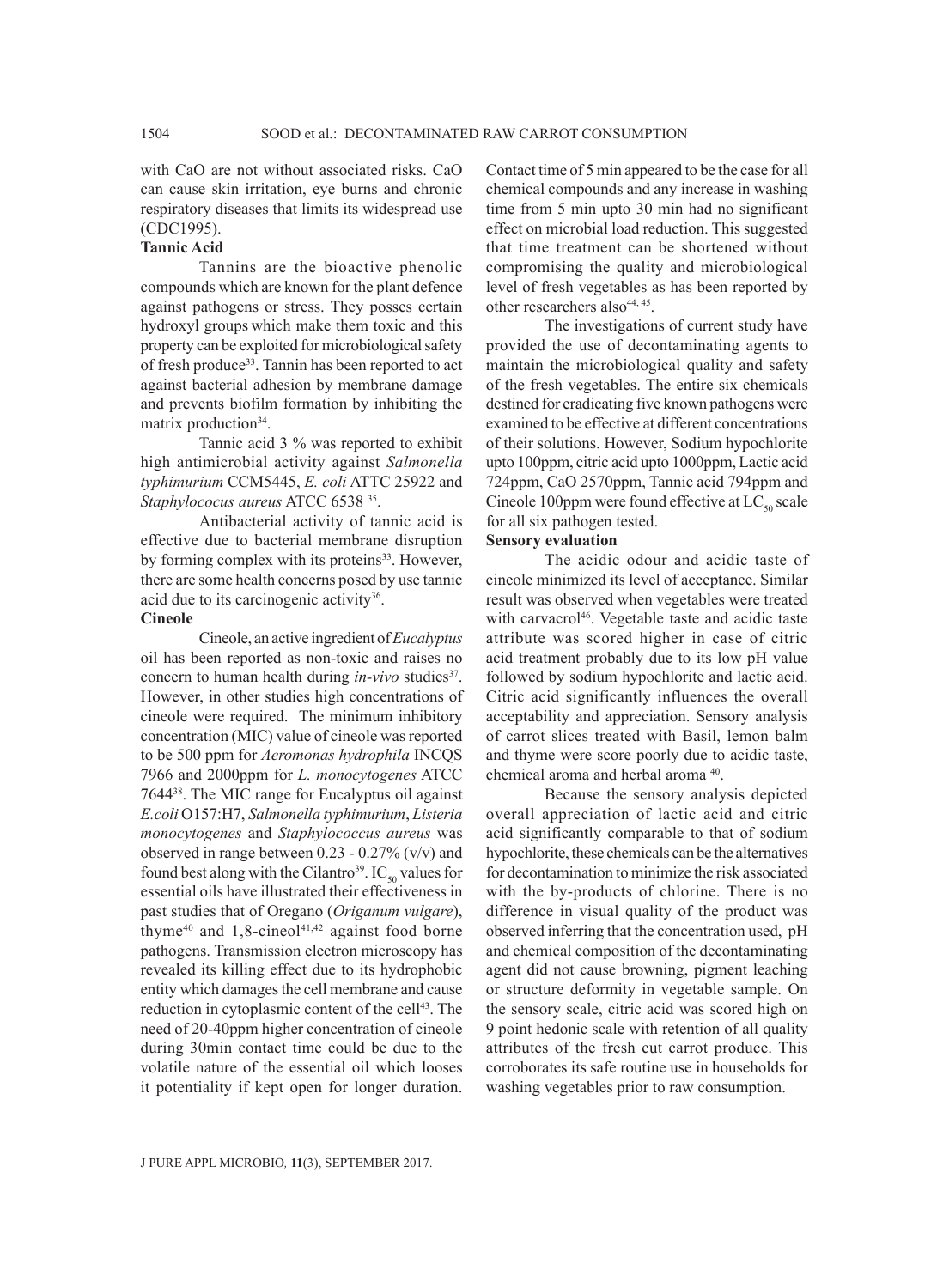#### **CONCLUSION**

The investigations of current study have provided the use of decontaminating agents to maintain the microbiological quality and safety of the fresh vegetables. The entire six chemicals destined for eradicating five known pathogens were examined to be effective at different concentrations of their solutions. However, Sodium hypochlorite upto 100ppm, citric acid upto 1000ppm, Lactic acid 724ppm, CaO 2570ppm, Tannic acid 794ppm and Cineole 100ppm were found effective at  $LC_{50}$ scale for all six pathogen tested. On the sensory scale, citric acid was scored high on 9 point hedonic scale with retention of all quality attributes of the fresh cut carrot produce. This corroborates its safe routine use in households for washing vegetables prior to raw consumption Chlorine is still being used in food industry as most effective biocide but this study has provided insight of using organic acid (GRAS status) as alternative to sodium hypochlorite due to high microbial killing action, non-toxicity, flavour enhancement and consumer acceptance.

#### **REFERENCES**

- 1. Xu, W., Qu, W., Huang, K., Guo, F., Yang, J., Zhao, H. and Luo, Y. Antibacterial effect of grapefruit seed extract on food-borne pathogens and its application in the preservation of minimally processed vegetables. *Postharvest Biol. Tech.,* 2007; **45:** 126-133.
- 2. Johannessen, G.S., Lancarevic, S. and Kruse, H. Bacteriological analysis of fresh produce in Norway. *Int. J. Food Microbiol.,* 2002; **77:** 199–204.
- 3. Sagoo, S.K., Little, C.L., Ward, L., Gillespie, I.A. and Mitchell, R.T. Microbiological study of ready-to-eat salad vegetables from retail establishments uncovers a national outbreak of salmonellosis. *J. Food Prot.,* 2003; **66:** 403–409.
- 4. Lee, N.Y., Jo, C., Shin, D.H., Kim, W.G. and Byun, M.W. Effect of <sup>3</sup>-irradiation on pathogens inoculated into ready-to-use vegetables. *Food Microbiol.,* 2006; **23:** 649-656.
- 5. Takeuchi, K. and Frank, J.F. Penetration of *Escherichia coli* O157:H7 into lettuce tissues as affected by inoculum size and temperature and the effect of chlorine treatment on cell viability. *J. Food Prot.,* 2000; **63:** 434–440.
- 6. Beuchat, L.R. and Ryu, J.H. Produce handling and processing practices. *Emerg. Infect. Dis.,*

1997; **3:** 459.

- 7. Sapers, G.M. Efficacy of washing and sanitizing methods for disinfection of fresh fruits and vegetable products. *Food Technol. Biotech.,* 2001; **39:** 305–311.
- 8. Rico, D., Martín-Diana, A.B., Barat, J.M. and Barry-Ryan, C. Extending and measuring the quality of fresh-cut fruit and vegetables: a review. *Trends Food Sci. Technol.,* 2007; **18:** 373–386.
- 9. Goodburn, C. and Wallace, C.A. The microbiological efficacy of decontamination methodologies for fresh produce: a review. *Food Control,* 2013; **32:** 418-427.
- 10. Huang, Y., Ye, M. and Chen, H. Efficacy of washing with hydrogen peroxide followed by aerosolized antimicrobials as a novel sanitizing process to inactivate *Escherichia coli* O157: H7 on baby spinach. *Int. J. Food Microbiol.,* 2012; **153:** 306-313.
- 11. Ölmez, H. and Kretzschmar, U. Potential alternative disinfection methods for organic fresh-cut industry for minimizing water consumption and environmental impact. *LWT-Food Sci. Technol.,* 2009; **42:** 686-693.
- 12. Silva, R.M., Toledo, M.R. and Trabulsi, L.R. Biochemical and cultural characteristics of invasive *Escherichia coli. J. Clin. Microbiol.,* 1980; **11:** 441-444.
- 13. Popova, T.P., Marinova-Garvanska, S.M., Kaleva, M.D., Zaharinov, B.S., Gencheva, A.B. and Baykov, B.D. Decontamination of sewage sludge by treatment with calcium oxide. *Int. J. Curr. Microbiol. Appl. Sci.,* 2014; **3:**184-192.
- 14. Zutshi, M. Buddha Nullah: Stinking reality of Ludhiana. Tribune News Service, 2015.
- 15. Finney, D.J. Probit analysis, 1952.
- 16. Amerine, M. A., Pangborn, R. M. and Rossler, E.B. Principles of sensory evaluation of food. In: Food science and technology monographs. New York: Academic Press, 1965; pp 338-339.
- 17. Anon. Health Protection Agency Advisory Committee on the Microbiological Safety of Food information paper 'Microbiological Status of RTE Fruit and Vegetables' ACM D 745, London, UK: Food Standards Agency, 2005; http://food.gov.uk/multimedia/pdfs/ acm745amended.pdf (accessed on 11 D 10 D 06).
- 18. Hirshfield, I.N., Terzulli, S. and O'Byrne, C. Weak organic acids: A panoply of effects on bacteria. *Sci. Prog.,* 2003; **86:** 245-269.
- 19. Poimenidou, S.V., Bikouli, V.C., Gardeli, C., Mitsi, C., Tarantilis, P.A., Nychas, G.J. and Skandamis, P.N. Effect of single or combined chemical and natural antimicrobial interventions on *Escherichia coli* O157: H7, total microbiota and color of packaged spinach and lettuce. *Int.*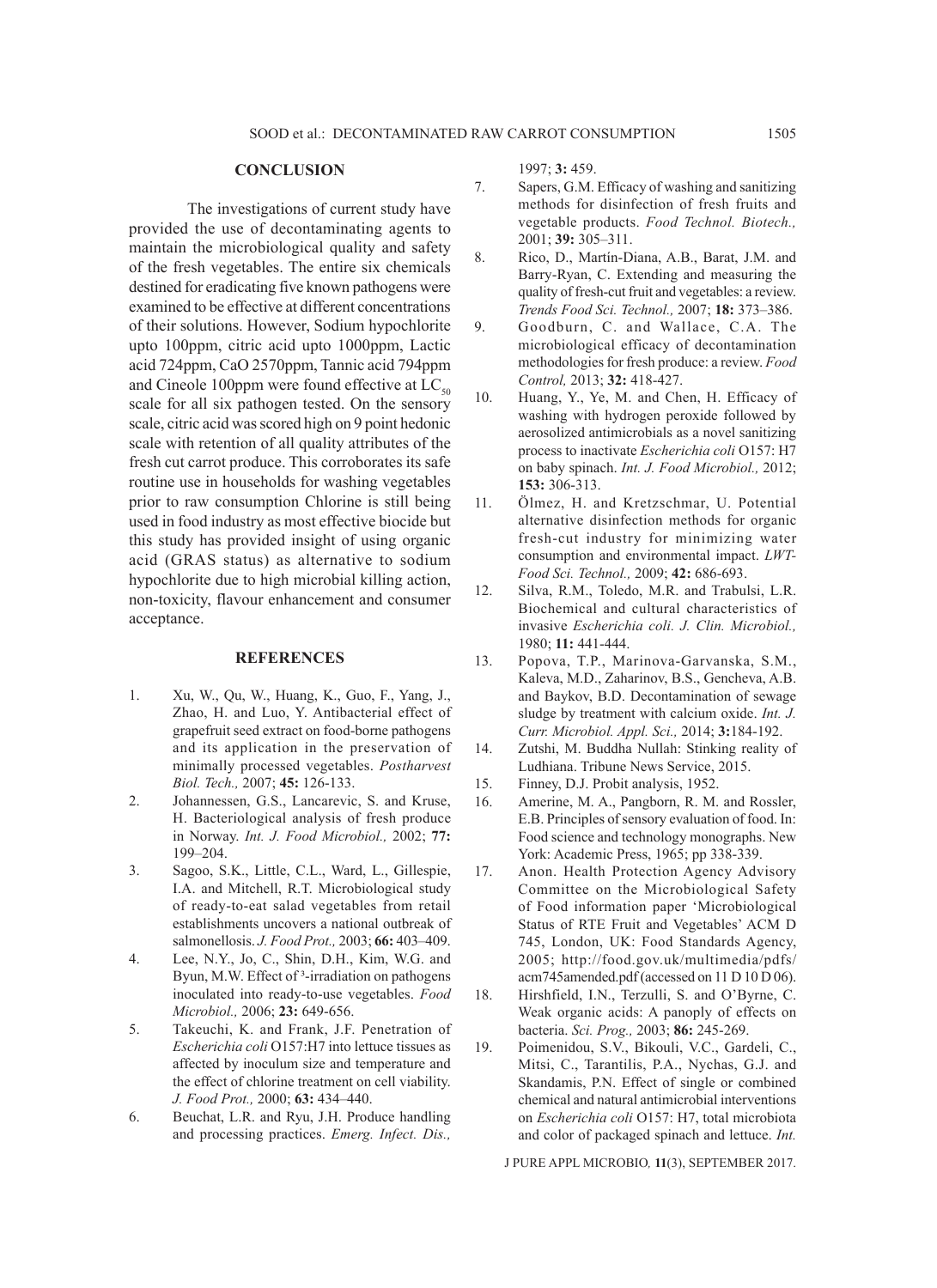*J. Food Microbiol.,* 2016; **220:** 6-18.

- 20. Akbas, M.Y. and Ölmez, H. Inactivation of *Escherichia coli* and *Listeria monocytogenes* on iceberg lettuce by dip wash treatments with organic acids. *Lett. Appl. Microbiol.,* 2007; **44:**619-624.
- 21. Gonzalez, R.J., Luo, Y., Ruiz-Cruz, S. and Cevoy, A.L. Efficacy of sanitizers to inactivate *Escherichia coli O157: H*7 on fresh-cut carrot shreds under simulated process water conditions. *J. Food Prot.,* 2004; **67:** 2375-2380.
- 22. Kang, S. K., Kim, K. J., Park, J. H., Kim, K. T. and Lee,O. H. Effect of antimicrobial activity of sodium hypochlorite and organic acids on various foodborne pathogens in Korean ginseng root. *Afr J Microbiol. Res.,* 2013; **7:** 2724-2729.
- 23. McKenna, S. M. and Davies, K. J. The inhibition of bacterial growth by hypochlorous acid. Possible role in the bactericidal activity of phagocytes. *Biochem. J.,* 1988; **254:** 685–692.
- 24. Lang, M.M., Harris, L.J. and Beuchat, L.R. Survival and recovery of *Escherichia coli* O157: H7*, Salmonella, and Listeria monocytogenes*  on lettuce and parsley as affected by method of inoculation, time between inoculation and analysis, and treatment with chlorinated water. *J. Food Prot.,* 2004; **67:** 1092-1103.
- 25. Stopforth, J.D., Mai, T., Kottapalli, B. and Samadpour, M. Effect of acidified sodium chlorite, chlorine, and acidic electrolyzed water on *Escherichia coli* O157:H7, *Salmonella*, and *Listeria monocytogenes* inoculated onto leafy greens. *J. Food Prot.,* 2008; **71:** 625–628.
- 26. Parish, M.E., Beuchat, L.R., Suslow, T.V., Harris, L.J., Garrett, E.H., Farber, J.N. and Busta, F.F. Methods to reduce/eliminate pathogens from fresh and fresh cut produce. *Compr. Rev. Food Sci. Food Saf.,* 2003; **2:** 161-173.
- 27. Lin, C.M., Moon, S.S., Doyle, M.P. and McWatters, K.H. Inactivation of *E. coli* O157:H7, *Salmonella enterica* serotype *Enteritidis,* and *Listeria monocytogenes* on lettuce by hydrogen peroxide and lactic acid and by hydrogen peroxide with mild heat. *J. Food Prot.,* 2002; **65:** 1215–1220.
- 28. Siqueira, J. F. and Lopes, H. P. Mechanisms of antimicrobial activity of calcium hydroxide: a critical review. *Int. Endodontic J.,*1999; **32:** 361–369.
- 29. Yamada, Y., Saito, H., Tomioka, H. and Jido, J. Relationship between susceptibility of various bacteria to active oxygen species and to intracellular killing by macrophages. *J. Gen. Microbiol.,* 1987; **133**: 2015-2021.
- 30. Bari, M.L., Inatsu, Y., Kawasaki, S., Nazuka, E. and Isshiki, K. Calcinated calcium killing

J PURE APPL MICROBIO*,* **11**(3), SEPTEMBER 2017.

of *Escherichia coli* O157:H7, *Salmonella*, and *Listeria monocytogenes* on the surface of tomatoes. *J. Food Prot.,* 2002; **65:** 1706 – 1711.

- 31. Bari, M.L., Kusunoki, H., Furukawa, H., Ikeda, H., Isshiki, K. and Uemura, T. Inhibition of growth of *Escherichia coli* O157:H7 in fresh radish (*Raphanus sativus* L.) sprout production by calcinated calcium. *J. Food Prot.,* 1999; **62:**  $128 - 132$ .
- 32. Bae, D.H., Yeon, J.H., Park, S.Y., Lee, D.H. and Ha, S.D. Bactericidal effects of CaO (scallopshell powder) on foodborne pathogenic bacteria. *Arch. Pharma. Res.,* 2006; **29:** 298-301.
- 33. Cowan, M. M. Plant products as antimicrobial agents. *Clin. Microbiol. Rev.,* 1999; **2:** 564-582.
- 34. Trentin, D.S., Silva, D.B., Amaral, M.W., Zimmer, K.R., Silva, M.V., Lopes, N.P., Giordani, R.B. and Macedo, A.J. Tannins possessing bacteriostatic effect impair *Pseudomonas aeruginosa* adhesion and biofilm formation. *PloS one,* 2013; **8:** 66257.
- 35. Colak, S. M., Yapici, B. M., and Yapici, A. N. Determination of antimicrobial activity of tannic acid in pickling process. *Rom. Biotech. Lett.,* 2010;**15:** 5325-5330.
- 36. Chadwick, R.W., George, S. E. and Claxton, L.D. Role of the gastrointestinal mucosa and microflora in the bioactivation of dietary and environmental mutagens or carcinogens. *Drug. Metab. Rev.,* 1992; **24:** 425–492.
- 37. Burt, S. Essential oils: their antibacterial properties and potential applications in foods – a review. *Int. J. Food. Microbiol.,* 2004; **94:** 223–253.
- 38. De Sousa, J.P., de Azerêdo, G.A., de Araújo Torres, R., da Silva Vasconcelos, M.A., da Conceição, M.L. and de Souza, E.L. Synergies of carvacrol and 1, 8-cineole to inhibit bacteria associated with minimally processed vegetables. *Int. J. Food Microbiol.,* 2012; **154:** 145-151.
- 39. Delaquis, P.J., Stanich, K., Girard, B. and Mazza, G. Antimicrobial activity of individual and mixed fractions of dill, cilantro, coriander and eucalyptus essential oils. *Int. J. Food Microbiol.,* 2002; **74:** 101-109.
- 40. Gutierrez, J., Barry-Ryan, C. and Bourke, P. The antimicrobial efficacy of plant essential oil combinations and interactions with food ingredients. *Int. J. Food Microbiol.,* 2008; **124:** 91-97.
- 41. Pattnaik, S., Subramanyam, V.R., Bapaji, M. and Kole, C.R. Antibacterial and antifungal activity of aromatic constituents of essential oils. *Microbios.,* 1996; **89:** 39-46.
- 42. Sebei, K., Sakouhi, F., Herchi, W., Khouja, M.L. and Boukhchina, S. Chemical composition and